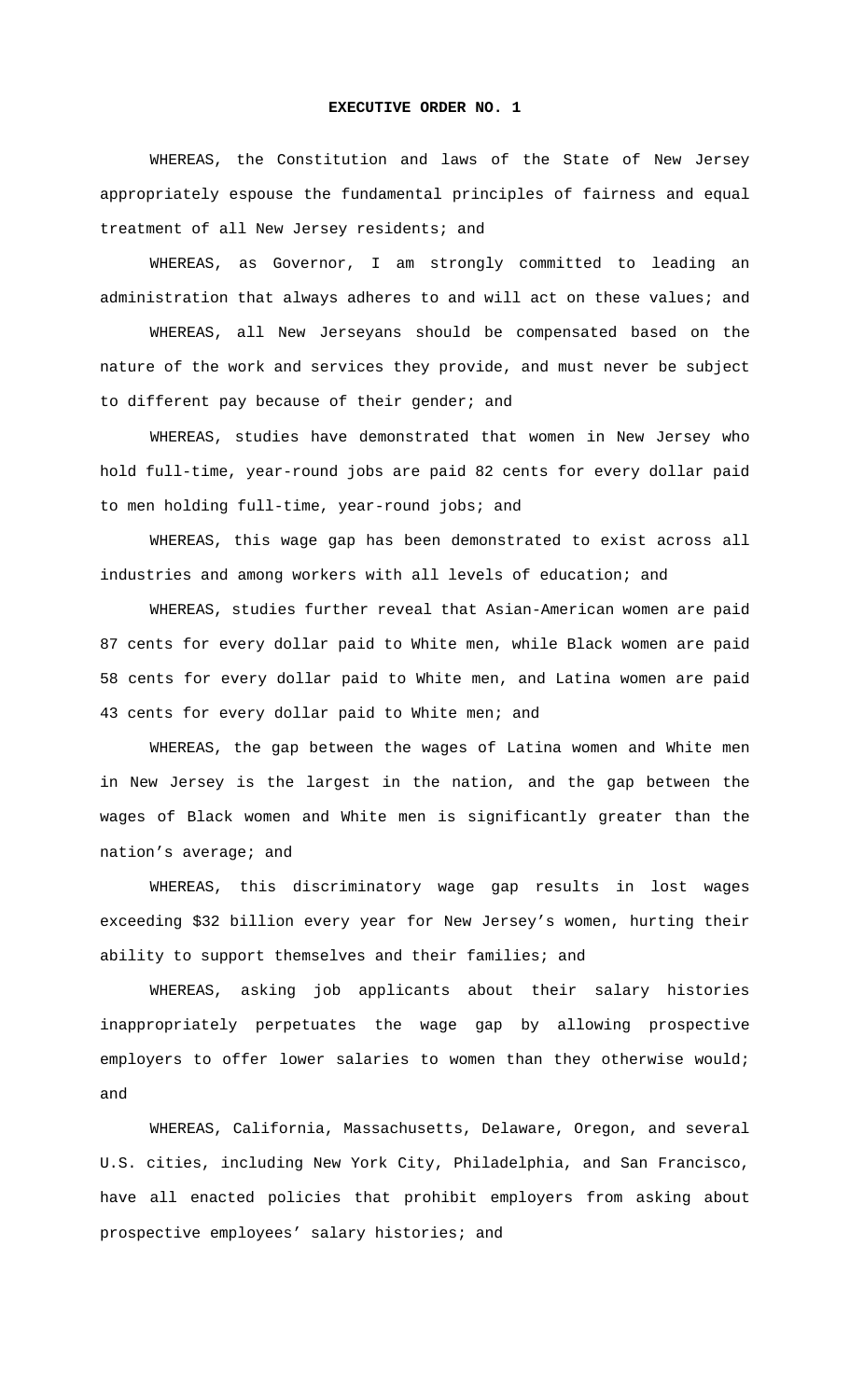WHEREAS, New Jersey's state government must set a positive example for other employers to acknowledge and close the gender wage gap by prohibiting inquiry into the salary histories of prospective employees;

NOW, THEREFORE, I, PHILIP D. MURPHY, Governor of the State of New Jersey, by virtue of the authority vested in me by the Constitution and by the Statutes of this State, do hereby ORDER and DIRECT:

1. No State entity shall inquire about a job applicant's current or previous salaries unless and until the entity has made a conditional offer of employment, including an explanation of the overall compensation package to the applicant.

2. Additionally, no State entity shall make inquiry of a current or prior employer or search public records databases to ascertain an applicant's current or previous salary. Moreover, a State entity shall take all reasonable measures to avoid inadvertently discovering salary history while gathering other information about the applicant. Any unintentionally discovered information concerning an applicant's salary history shall not be used by a State entity in any employment decision.

3. Nothing in this Order shall prevent a job applicant from volunteering information about compensation, but an applicant's refusal to volunteer compensation information shall not be considered in any employment decisions.

4. State entities are authorized to request and verify current or previous compensation information prior to a conditional offer of employment that includes compensation information only if the applicant voluntarily provides such information or if verification is required by federal, state, or local law.

5. In the event that a State entity is already in possession of a job applicant's compensation information on the effective date of this Order, it shall not use that information in any employment decision unless required to by law or collective bargaining agreement.

6. The Governor's Office of Employee Relations shall oversee the implementation of this Order and any training of staff at State entities in order to ensure compliance with the Order.

2